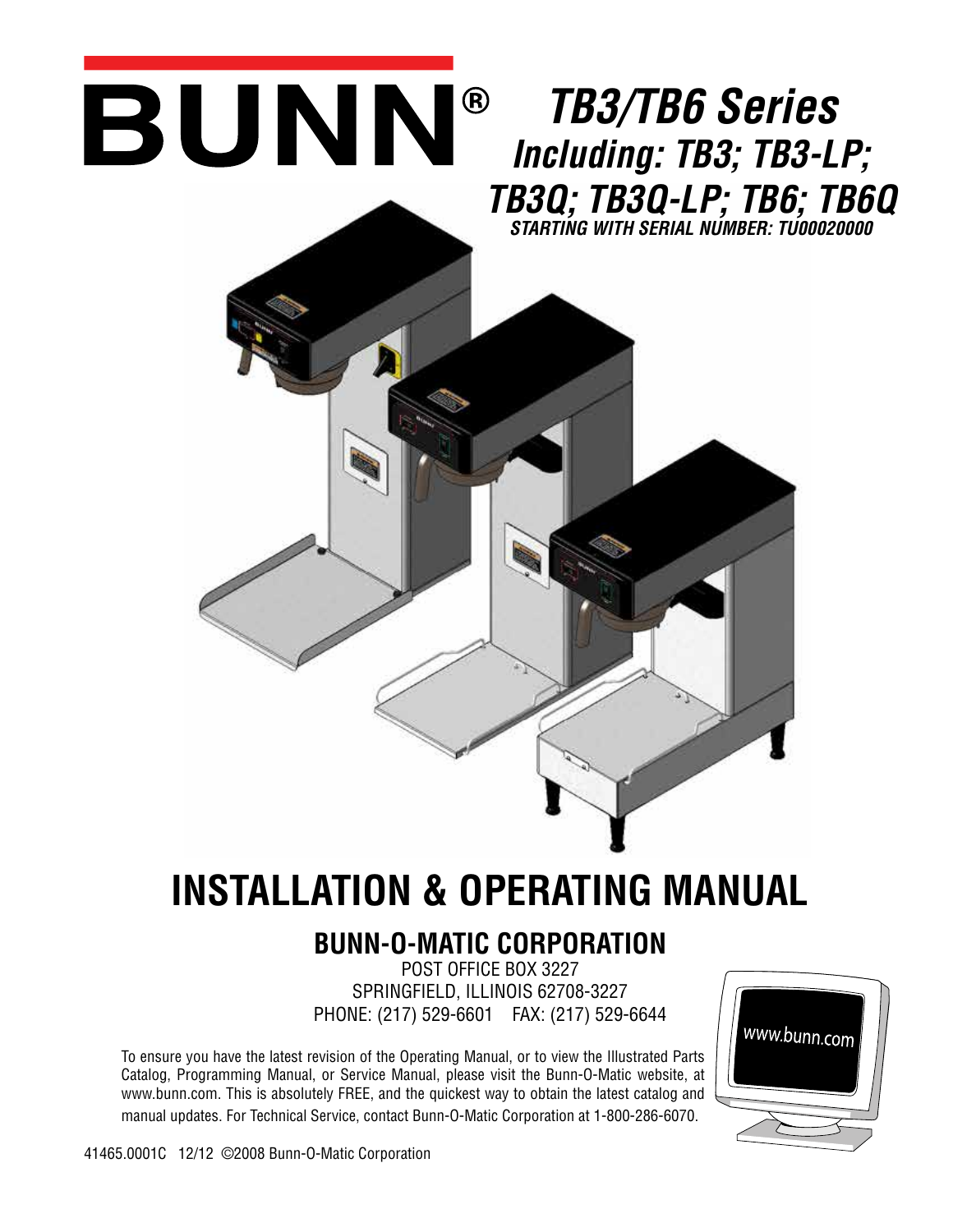#### **BUNN-O-MATIC COMMERCIAL PRODUCT WARRANTY**

Bunn-O-Matic Corp. ("BUNN") warrants equipment manufactured by it as follows:

1) Airpots, thermal carafes, decanters, GPR servers, iced tea/coffee dispensers, MCP/MCA pod brewers thermal servers and Thermofresh servers (mechanical and digital)- 1 year parts and 1 year labor.

- 2) All other equipment 2 years parts and 1 year labor plus added warranties as specified below:
	- a) Electronic circuit and/or control boards parts and labor for 3 years.
	- b) Compressors on refrigeration equipment 5 years parts and 1 year labor.
	- c) Grinding burrs on coffee grinding equipment to grind coffee to meet original factory screen sieve analysis parts and labor for 4 years or 40,000 pounds of coffee, whichever comes first.

These warranty periods run from the date of installation BUNN warrants that the equipment manufactured by it will be commercially free of defects in material and workmanship existing at the time of manufacture and appearing within the applicable warranty period. This warranty does not apply to any equipment, component or part that was not manufactured by BUNN or that, in BUNN's judgment, has been affected by misuse, neglect, alteration, improper installation or operation, improper maintenance or repair, non periodic cleaning and descaling, equipment failures related to poor water quality, damage or casualty. In addition, the warranty does not apply to replacement of items subject to normal use including but not limited to user replaceable parts such as seals and gaskets. This warranty is conditioned on the Buyer 1) giving BUNN prompt notice of any claim to be made under this warranty by telephone at (217) 529-6601 or by writing to Post Office Box 3227, Springfield, Illinois 62708-3227; 2) if requested by BUNN, shipping the defective equipment prepaid to an authorized BUNN service location; and 3) receiving prior authorization from BUNN that the defective equipment is under warranty.

**THE FOREGOING WARRANTY IS EXCLUSIVE AND IS IN LIEU OF ANY OTHER WARRANTY, WRITTEN OR ORAL, EX-PRESS OR IMPLIED, INCLUDING, BUT NOT LIMITED TO, ANY IMPLIED WARRANTY OF EITHER MERCHANTABILITY OR FITNESS FOR A PARTICULAR PURPOSE.** The agents, dealers or employees of BUNN are not authorized to make modifications to this warranty or to make additional warranties that are binding on BUNN. Accordingly, statements by such individuals, whether oral or written, do not constitute warranties and should not be relied upon.

If BUNN determines in its sole discretion that the equipment does not conform to the warranty, BUNN, at its exclusive option while the equipment is under warranty, shall either 1) provide at no charge replacement parts and/or labor (during the applicable parts and labor warranty periods specified above) to repair the defective components, provided that this repair is done by a BUNN Authorized Service Representative; or 2) shall replace the equipment or refund the purchase price for the equipment.

#### **THE BUYER'S REMEDY AGAINST BUNN FOR THE BREACH OF ANY OBLIGATION ARISING OUT OF THE SALE OF THIS EQUIPMENT, WHETHER DERIVED FROM WARRANTY OR OTHERWISE, SHALL BE LIMITED, AT BUNN'S SOLE OPTION AS SPECIFIED HEREIN, TO REPAIR, REPLACEMENT OR REFUND.**

In no event shall BUNN be liable for any other damage or loss, including, but not limited to, lost profits, lost sales, loss of use of equipment, claims of Buyer's customers, cost of capital, cost of down time, cost of substitute equipment, facilities or services, or any other special, incidental or consequential damages.

392, A Partner You Can Count On, AutoPOD, AXIOM, BrewLOGIC, BrewMETER, Brew Better Not Bitter, BrewWISE, Brew-WIZARD, BUNN Espress, BUNN Family Gourmet, BUNN Gourmet, BUNN Pour-O-Matic, BUNN, BUNN with the stylized red line, BUNNlink, Bunn-OMatic, Bunn-O-Matic, BUNNserve, BUNNSERVE with the stylized wrench design, Cool Froth, DBC, Dr. Brew stylized Dr. design, Dual, Easy Pour, EasyClear, EasyGard, FlavorGard, Gourmet Ice, Gourmet Juice, High Intensity, iMIX, Infusion Series, Intellisteam, My Café, Phase Brew, PowerLogic, Quality Beverage Equipment Worldwide, Respect Earth, Respect Earth with the stylized leaf and coffee cherry design, Safety-Fresh, savemycoffee.com, Scale-Pro, Silver Series, Single, Smart Funnel, Smart Hopper, SmartWAVE, Soft Heat, SplashGard, The Mark of Quality in Beverage Equipment Worldwide, ThermoFresh, Titan, trifecta, Velocity Brew, Air Brew, Air Infusion, Beverage Bar Creator, Beverage Profit Calculator, Brew better, not bitter., BUNNSource, Coffee At Its Best, Cyclonic Heating System, Daypart, Digital Brewer Control, Element, Nothing Brews Like a BUNN, Pouring Profits, Signature Series, Tea At Its Best, The Horizontal Red Line, Ultra are either trademarks or registered trademarks of Bunn-O-Matic Corporation. The commercial trifecta® brewer housing configuration is a trademark of Bunn-O-Matic Corporation.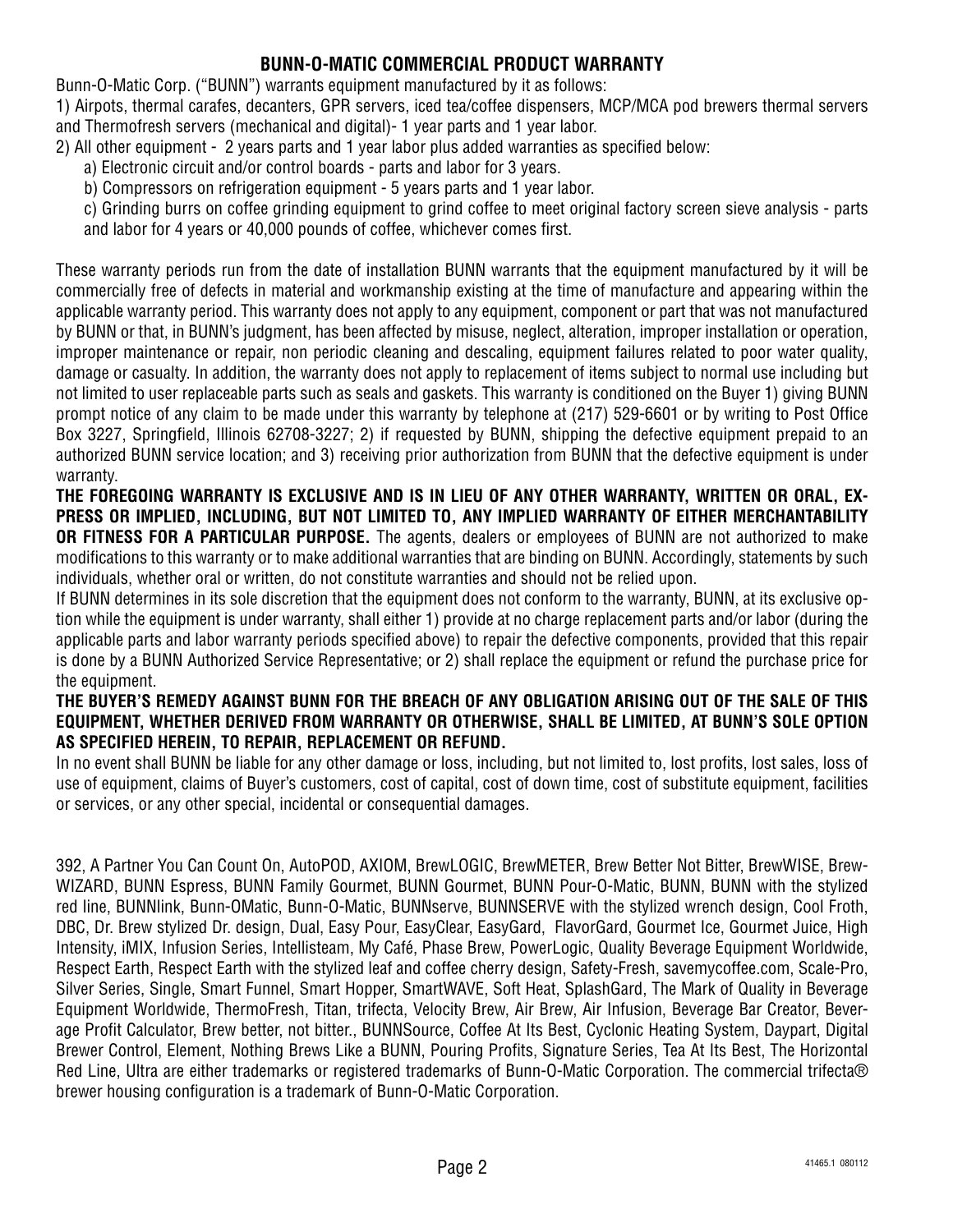# **INTRODUCTION**

This equipment will brew a three-gallon batch of fresh tea into an awaiting dispenser. The tea will be dispensed at approximately room temperature. The brewer is only for indoor use on a sturdy counter or shelf.

#### **CONTENTS**

# **USER NOTICES**

Carefully read and follow all notices on the equipment and in this manual. They were written for your protection. All notices on the equipment should be kept in good condition. Replace any unreadable or damaged labels.

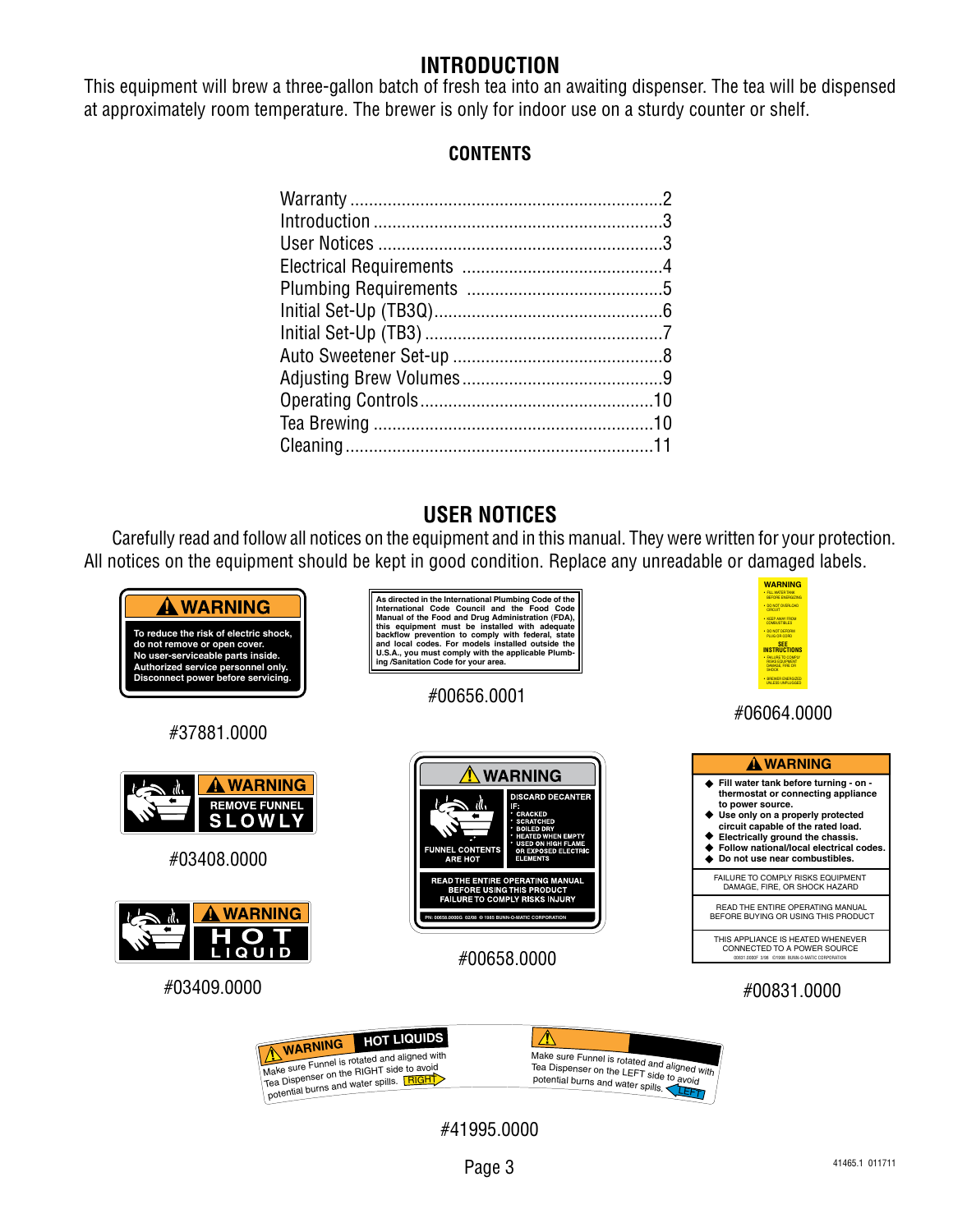# **ELECTRICAL REQUIREMENTS**

**CAUTION -** The brewer must be disconnected from the power source until specified in *Initial Set-Up.*

120V model brewers require 2-wire, grounded service rated 120 volts ac, 15 amp, single phase, 60 Hz.

"A" model brewers require 2-wire, grounded service rated 220-240 volts ac, 10 amp, single phase, 50 Hz.

"B" model brewers require 2-wire, grounded service rated 100 volts ac, 15 amp, single phase, 60 Hz.

**WARNING** - If the power cord is ever damaged, it must be replaced by the manufacturer or its service agent with a special cord available from the manufacturer or its service agent in order to avoid a hazard.

#### **Electrical Hook-Up**

**CAUTION –** Improper electrical installation will damage electronic components.

- 1. An electrician must provide electrical service as specified.
- 2. Using a voltmeter, check the voltage and color coding of each conductor at the electrical source.
- 3. Remove top cover from the brewer.
- 4. Rotate the control thermostat knob fully counterclockwise to the "OFF" position and replace the top cover.
- 5. Connect the brewer to the power source.
- 6. If plumbing is to be hooked up later be sure the brewer is disconnected from the power source. If plumbing has been hooked up, the brewer is ready for *Initial Set-Up*.

# **CE REQUIREMENTS**

- This appliance must be installed in locations where it can be overseen by trained personnel.
- For proper operation, this appliance must be installed where the temperature is between 5°C to 35°C.
- Appliance shall not be tilted more than 10° for safe operation.
- An electrician must provide electrical service as specified in conformance with all local and national codes.
- This appliance must not be cleaned by water jet.
- This appliance is not intended for use by persons (including children) with reduced physical, sensory or mental capabilities, or lack of experience and knowledge, unless they have been given instructions concerning use of this appliance by a person responsible for its safety.
- Children should be supervised to ensure they do not play with the appliance.
- If the power cord is ever damaged, it must be replaced by the manufacturer or authorized service personnel with
- a special cord available from the manufacturer or its authorized service personnel in order to avoid a hazard.
- Machine must not be immersed for cleaning.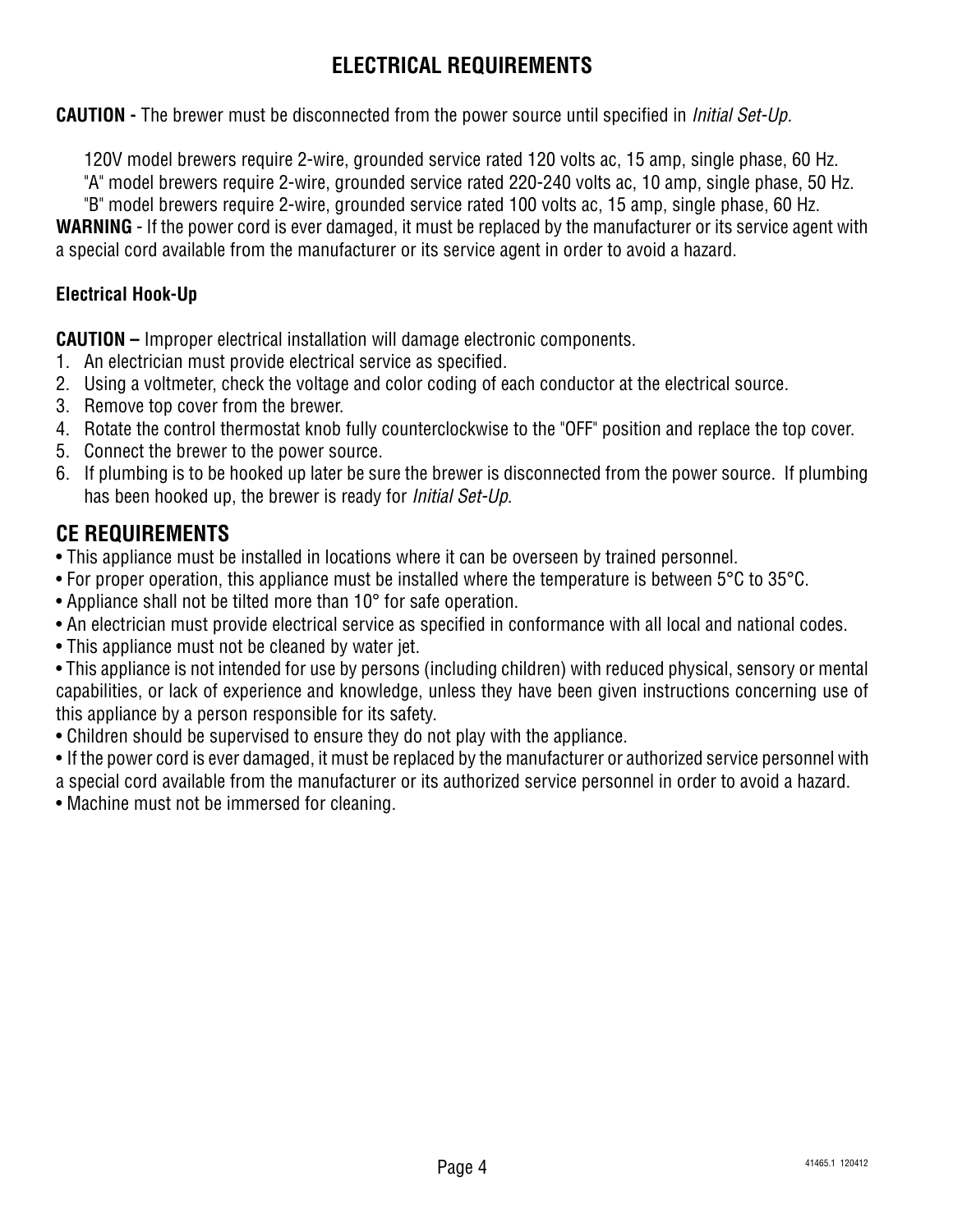# **PLUMBING REQUIREMENTS**

**As directed in the International Plumbing Code of the International Code Council and the Food Code Manual of the Food and Drug Administration (FDA), this equipment must be installed with adequate backflow prevention to comply with federal, state and local codes. For models installed outside the U.S.A., you must comply with the applicable Plumbing /Sanitation Code for your area.**

# **120V MODELS**

These brewers must be connected to a cold water system with a minimum 1.0 gpm flow rate, and operating pressure between 20 and 90 psi (138 and 620 kPa) from a ½˝ or larger supply line. A shut-off valve should be installed in the line before the brewer. Install a regulator in the line when pressure is greater than 90 psi (620 kPa) to reduce it to 50 psi (345 kPa). The water inlet fitting is .75-11.5 NH (HOSE THREAD). For convenience an elbow adaptor is provided to convert to a ¼˝ flare fitting. Bunn-O-Matic does not recommend the use of a reverse-osmosis or deionized water supply to this equipment.

**NOTE -** Bunn-O-Matic recommends ¼" copper tubing for installations of less than 25 feet and ¾" for more than 25 feet from the ½˝ water supply line. A tight coil of tubing in the water line will facilitate moving the brewer to clean the countertop. Bunn-O-Matic does not recommend the use of a saddle valve to install the brewer. The size and shape of the hole made in the supply line by this type of device may restrict water flow.

#### **Plumbing Hook-Up**

- 1. Flush the water line.
- 2. **TB3:** Securely attach the adaptor elbow assembly to the ¼˝ water supply line. **TB6:** Securely attach the tube assembly (supplied in parts box) to the ¼" water supply line.
- 3. **TB3:** Securely attach adaptor elbow assembly to the the .75-11.5 NH (HOSE THREAD) fitting at the rear of the brewer.

**TB6:** Securely attach the two elbow assemblies to the .75-11.5 NH (HOSE THREAD) fittings at the rear of the brewer. Connect the tube assembly to the elbows.

4. Turn on the water supply.

**NOTE**: The Flow Control/Strainer assembly is internal, located inside the inlet solenoid.

# **LP & "A/B" MODELS**

These brewers must be connected to a cold water system with operating pressure between 20 (138) and 90 psi (620 kPa) from a 1⁄2" or larger supply line. A shut-off valve should be installed in the line before the brewer. Install a regulator in the line when pressure is greater than 90 psi (620 kPa) to reduce it to 50 psi (345 kPa). The water inlet fitting is  $\mathcal{V}_4$ " flare.

**NOTE -** Bunn-O-Matic recommends ¼" copper tubing for installations of less than 25 feet and ¾" for more than 25 feet from the 1 ⁄2" water supply line. A tight coil of copper tubing in the water line will facilitate moving the brewer to clean the countertop. Bunn-O-Matic does not recommend the use of a saddle valve to install the brewer. The size and shape of the hole made in the supply line by this type of device may restrict water flow.

**NOTE** - If a backflow preventer is required by code, a shock arrestor should be installed between backflow preventer and brewer. Installing the shock arrestor as close to brewer as possible will provide best results.

#### **Plumbing Hook-Up**

- 1. Remove the shipping cap from the bulkhead fitting on the rear of the brewer.
- 2. Flush the water line and securely attach it to the bulkhead fitting on the rear of the brewer.
- 3. Turn on the water supply.

**NOTE**: TheFlow Control/Strainer assembly is internal, located inside the back panel.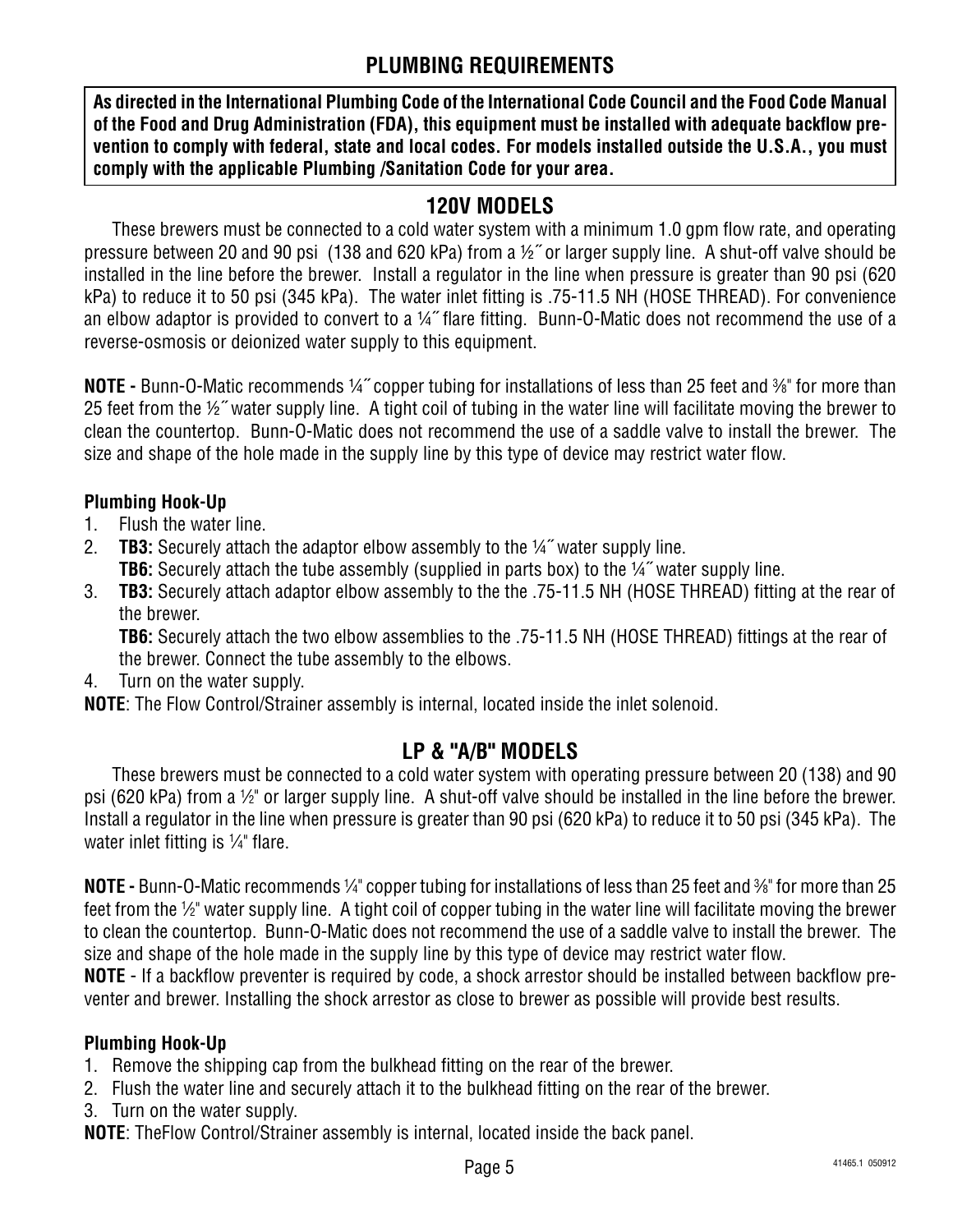# **INITIAL SET-UP (TB3Q/TB3Q-LP/TB6Q ONLY)**

**CAUTION -** The brewer must be disconnected from the power source throughout the Initial Set-Up, except when specified in the instructions.

- 1. Remove the top cover from the brewer.
- 2. Rotate the control thermostat knob fully counterclockwise to the "OFF" position and replace the top lid.
- 3. Insert an empty funnel into the funnel rails. On TB6Q models, rotate the funnel handle left or right to align the funnel discharge over the reservoir.
- 4. Place an empty dispenser on the brewer base. Be prepared to empty the dispenser during these initial steps. Be sure funnel discharge is directly above the dispenser.
- 5. Plug in the brewer, place the ON/OFF switch in the "ON" position ("SWEET" or "UNSWEET" position for models with a sweetener option) (LEFT or RIGHT on TB6Q), and momentarily press the START switch. Water will flow into the tank and dispenser for three and one-half minutes. Empty the dispenser when this first cycle stops and press the START switch again. Empty the dispenser when the second cycle stops and press the START switch once more. During the third cycle, the tank will fill to its capacity and the excess will flow from the funnel into the dispenser. Empty the dispenser when this third cycle stops.
- 6. Begin another brew cycle and measure the total water volume from the dispenser. It should be approximately 3 gallons and 12 ounces. (396 ounces). CONCENTRATE MACHINES WILL YIELD ONLY 76 OZ.
- 7. If not, adjust the timer as required. See Adjusting Brew Volumes.
- 8. Unplug the brewer, remove the top lid, rotate the control thermostat knob fully clockwise to the "ON" position and replace the top lid.
- 9. Empty the dispenser.
- 10. Plug in the brewer and wait for the water in the tank to heat to brewing temperature (approximately 20 minutes). Some water will drip from the funnel during this time; this is due to expansion and should not occur thereafter.
- 11. Begin another brew cycle. Empty the reservoir after water has stopped flowing from the funnel.
- 12. Allow the water in the tank to heat to the proper temperature.
- 13. The brewer is now ready to brew approximately 3 gallons of freshly brewed room temperature tea from three to five ounces of loose leaves.

Brew water temperature is factory set at 205° F (96.1° C) Areas of high altitude will require lowering this temperature to prevent boiling. This chart should be used as a guide when readjusting the brew water temperature.

| Altitude | <b>Boiling point</b><br>of water |       | Recommended<br>water temperature |              |
|----------|----------------------------------|-------|----------------------------------|--------------|
| (Feet)   | ° F                              | 。C    | $^{\circ}$ F                     | $^{\circ}$ C |
| $-1000$  | 213.8                            | 101.0 | 200                              | 93.3         |
| $-500$   | 212.9                            | 100.5 | 200                              | 93.3         |
| 0        | 212.0                            | 100.0 | 200                              | 93.3         |
| 500      | 211.1                            | 99.5  | 200                              | 93.3         |
| 1000     | 210.2                            | 99.0  | 200                              | 93.3         |
| 1500     | 209.3                            | 98.5  | 200                              | 93.3         |
| 2000     | 208.4                            | 98.0  | 200                              | 93.3         |
| 2500     | 207.4                            | 97.4  | 200                              | 93.3         |
| 3000     | 206.5                            | 96.9  | 199                              | 92.8         |
| 3500     | 205.6                            | 96.4  | 198                              | 92.2         |
| 4000     | 204.7                            | 95.9  | 197                              | 91.7         |
| 4500     | 203.8                            | 95.4  | 196                              | 91.1         |
| 5000     | 202.9                            | 94.9  | 195                              | 90.6         |
| 5500     | 201.9                            | 94.4  | 195                              | 90.6         |
| 6000     | 201.0                            | 93.9  | 194                              | 90.0         |
| 6500     | 200.1                            | 93.4  | 193                              | 89.4         |
| 7000     | 199.2                            | 92.9  | 192                              | 88.9         |
| 7500     | 198.3                            | 92.4  | 191                              | 88.3         |
| 8000     | 197.4                            | 91.9  | 190                              | 87.8         |
| 8500     | 196.5                            | 91.4  | 189                              | 87.2         |
| 9000     | 195.5                            | 90.8  | 188                              | 86.7         |
| 9500     | 194.6                            | 90.3  | 187                              | 86.1         |
| 10000    | 193.7                            | 89.8  | 186                              | 85.6         |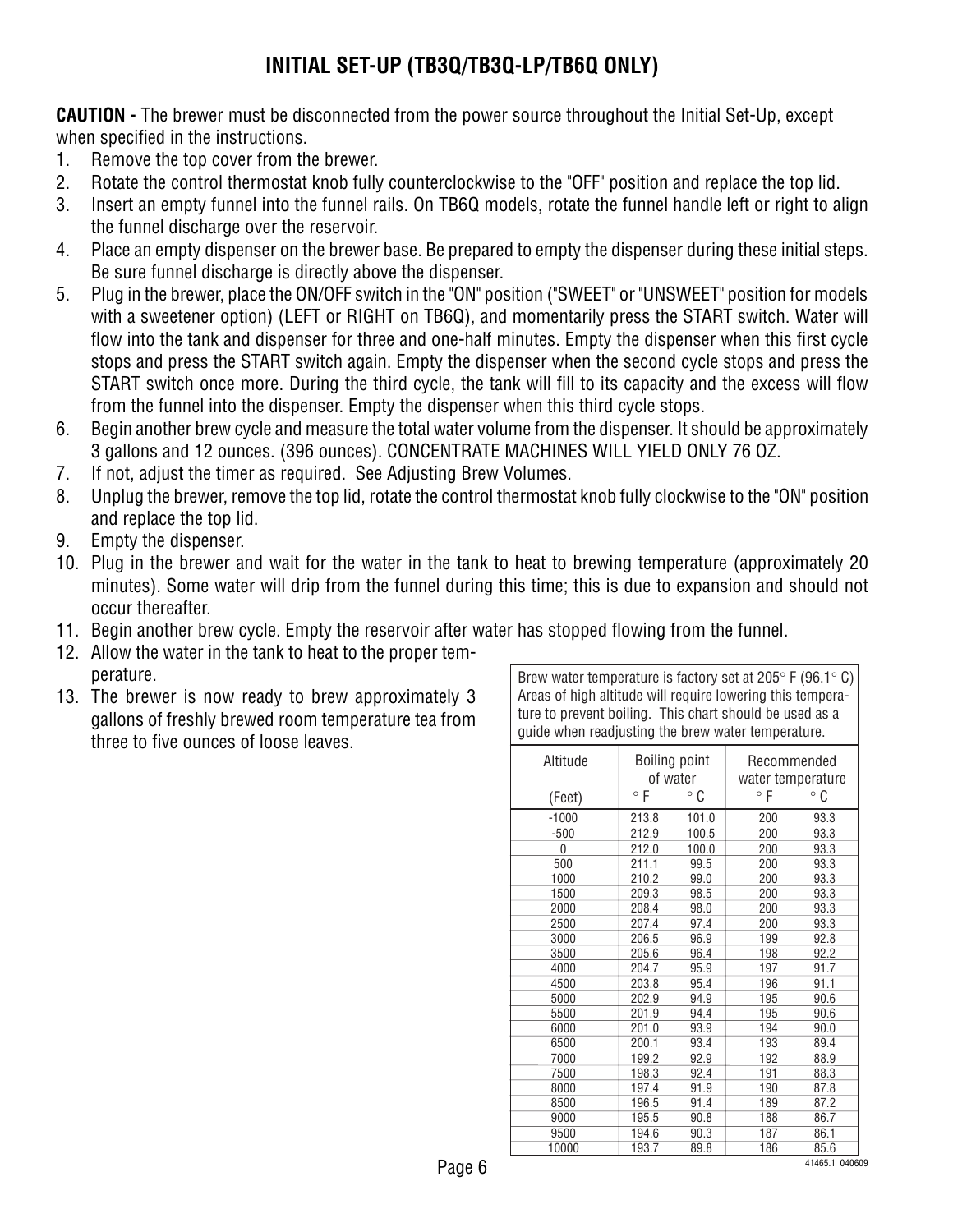# **INITIAL SET-UP (TB3/TB3-LP/TB6 ONLY)**

**CAUTION -** The brewer must be disconnected from the power source throughout the initial set-up, except when specified in the instructions.

- 1. Remove the top lid from the brewer.
- 2. Rotate the control thermostat knob fully counterclockwise to the "OFF" position and replace the top lid.
- 3. Set the delay dial on the timer at three minutes and set the dilution dial at three to four minutes.
- 4. Remove the metal discharge tip from the funnel to speed up the set-up procedure. Insert the empty funnel into the funnel rails. On TB6 models, rotate the funnel handle left or right to align the funnel to the reservoir.
- 5. Place an empty dispenser on the brewer base. Be sure the funnel discharge is directly above the hole in the dispenser top lid.
- 6. Plug in the brewer and place the ON/OFF switch in the "ON" position ("SWEET" or "UNSWEET" position for models with a sweetener option) (LEFT or RIGHT on TB6). Momentarily press the start switch. Water will flow into the tank. When the fill valve shuts off, place ON/OFF switch to "OFF" position, then back ON. Press the start switch again. During the second period, the tank will fill up and the excess will flow from the funnel into the dispenser.
- 7. Place the ON/OFF switch in the "OFF" position.
- 8. Disconnect the brewer from the power source and remove the top lid.
- 9. Rotate the control thermostat knob fully clockwise to the "ON" position and replace the top lid.
- 10. Plug in the brewer and wait for the water in the tank to heat to the set temperature (approx. 20 minutes). Some water will drip from the funnel during this time; this is due to expansion and should not occur thereafter.
- 11. Place the ON/OFF switch in the "ON" position and press the start switch. Empty the dispenser after water has stopped flowing from the funnel.
- 12. Allow the water in the tank to reheat to the proper temperature.
- 13. Place the ON/OFF switch in the "ON" position (LEFT or RIGHT on TB6) and press the start switch.
- 14. Place the ON/OFF switch in the "OFF" position immediately after water stops flowing from the funnel. Check the water volume in the dispenser. It should be seventy-six ounces.
- 15. If not, adjust the digital timer as required. See *Adjusting Brew Volumes*, and measure another brew cycle.
- 16. Repeat steps 12-15 until the proper water volume is achieved. Empty the dispenser.
- 17. Place the ON/OFF switch in the "ON" position (LEFT or RIGHT on TB6), momentarily press the start switch, and allow both the concentrate and dilution cycles to finish.
- 18. When all water stops flowing, check the water volume in the dispenser. It should be 396 ounces.
- 19. If not, unplug the brewer and remove the top lid. Adjust the dilution dial on the timer as required.
- 20. Replace the top lid, plug in the brewer, start, and measure another brew cycle.
- 21. Repeat steps 17-20 until the proper water volume is achieved.
- 22. Return the delay dial on the timer to eight minutes. Replace the top lid and plug in the brewer.
- 23. Reinstall the metal discharge tip into the funnel.
- 24. Load the funnel with a BUNN® paper filter and approximately four ounces of loose tea leaves.
- 25. Place the ON/OFF switch in the "ON" position, momentarily press the start switch, and allow both the concentrate and dilution cycles to occur. Observe the funnel discharge and the dilution streams near the end of the brew cycle. The dilution stream should stop approx. 30 seconds after the funnel discharge has stopped.
- 26. If not, unplug the brewer and remove the top lid.
- 27. Adjust the delay dial on the timer as required. Replace the top lid and plug in the brewer.
- 28. Repeat steps 24-27 until the proper dilution timing is achieved.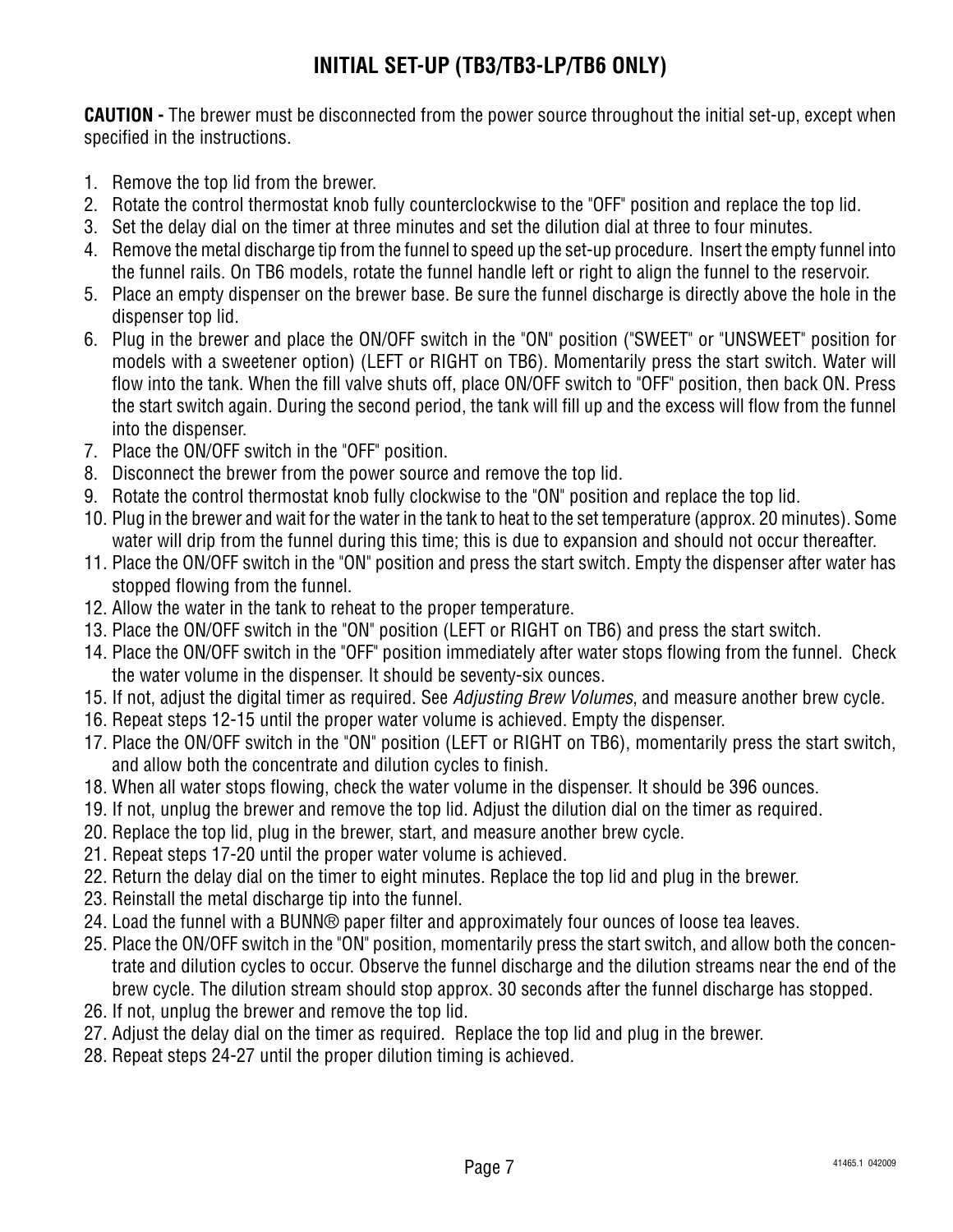# **AUTO SWEETENER SET-UP**

**CAUTION -** The brewer must be disconnected from the power source throughout the Initial Set-Up, except when specified in the instructions.

- 1. Remove the top lid and both rear panels.
- 2. Make sure the brewer water supply is off.
- 3. Connect sweetener hose from the bag in a box delivery system to the rear fitting marked "Sweetener" .

**IMPORTANT -** System delivery pressure must be regulated between 30-40 psi. System also needs to deliver product for at least 4 minutes without shutting off. Some pump systems shut off after a few minutes of continuous running.

# **(TB3Q/TB3Q-LP ONLY)**

4. Plug brewer into the power source.

5. Place an empty reservoir under the dilution nozzle of the brewer.

6. Close the adjustment valve on the rear of the brewer fully (clockwise), then open (counterclockwise) 1/2 turn.

7. Set the selector switch to the "Sweetened" side and press the "Start" switch momentarily. (The sweetener will come out immediately.)

8. Run sweetener for 1 minute, then set selector switch to the "Off" position. The flow will stop.

9. Measure the amount of sweetener dispensed and calculate if the volume needs to be increased or decreased (Dilution cycle is usually between 3 to 3 1/2 minutes).

10. If adjustment is needed, turning the adjustment valve clockwise decreases the amount of sweetener dispensed and turning the adjustment valve counterclockwise increases the amount of sweetener dispensed.

- 11. After the desired volume has been set, turn the water supply on.
- 12. Reinstall the top lid and rear panels. The brewer may now be returned to service.

# **(TB3/TB3-LP ONLY)**

- 4. Set the "Delay knob on the dilution timer to the 3 minute setting. (The minimum delay setting)
- 5. Plug brewer into the power source.
- 6. Place an empty reservoir under the dilution nozzle of the brewer.
- 7. Close the adjustment valve on the rear of the brewer fully (clockwise), then open (counterclockwise) 1/2 turn.
- 8. Set the selector switch to the "Sweetened" side and press the "Start" switch momentarily. (After approximately 3 minutes the sweetener will come out of the dilution nozzle.)
- 9. Run sweetener for 1 minute, then set selector switch to the "Off" position. The flow will stop.
- 10. Measure the amount of sweetener dispensed and calculate if the volume needs to be increased or decreased (Dilution cycle is usually between 3 to 3 1/2 minutes).
- 11. If adjustment is needed, turning the adjustment valve clockwise decreases the amount of sweetener dispensed and turning the adjustment valve counterclockwise increases the amount of sweetener dispensed.
- 12. Set the "Delay" knob on the dilution timer back to the 6 to 7 minute setting.
- 13. After the desired volume has been set, turn the water supply on.
- 14. Reinstall the top lid and rear panel. The brewer may now be returned to service.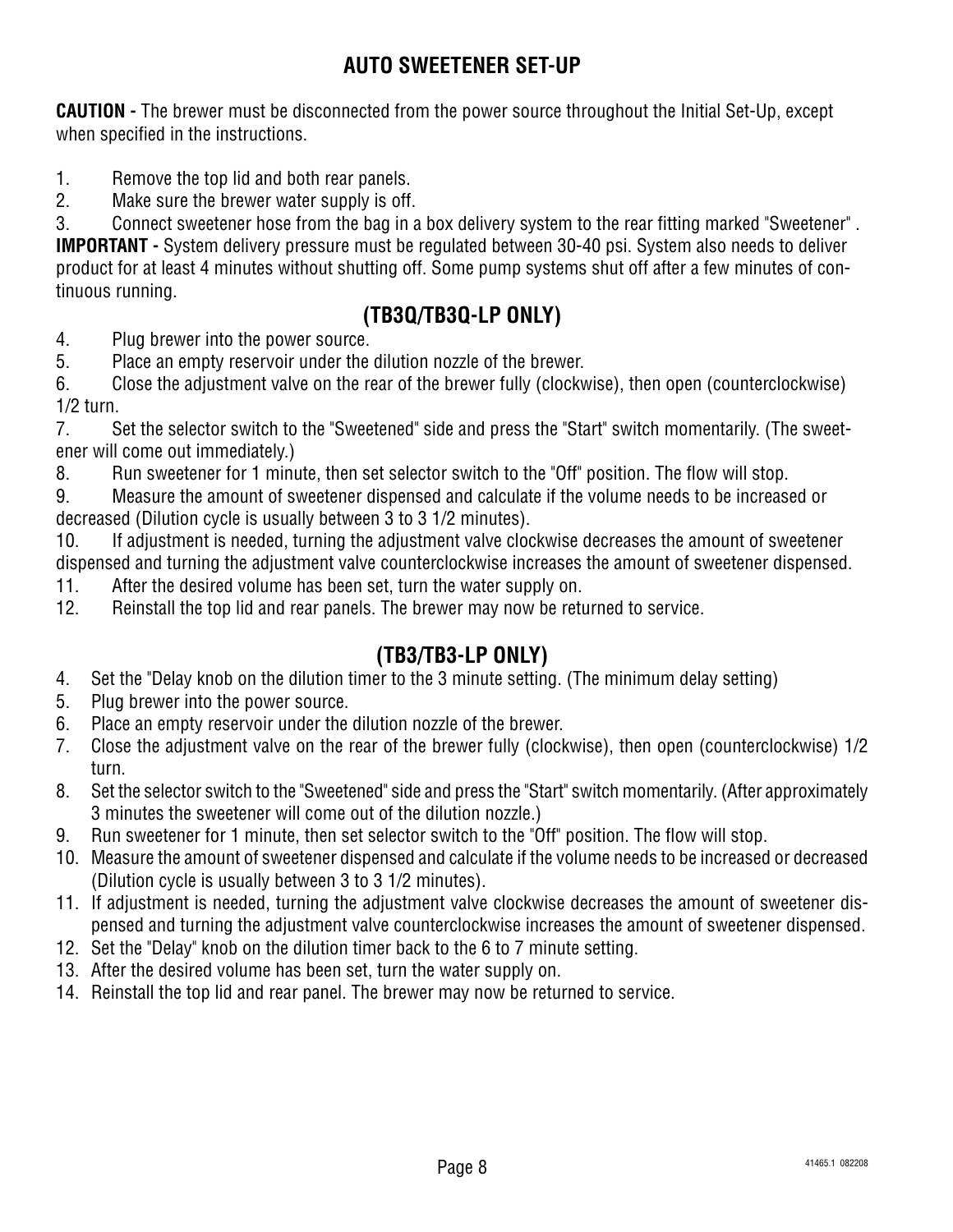# **ADJUSTING BREW VOLUMES**

- **NOTE:** Check that the brewer is connected to water supply, the tank is properly filled, and a funnel and server are in place, prior to setting or modifying batch sizes.
- **1. To adjust concentrate volume on TB3/TB6 models, and dilution volume on TB3Q/TB6Q models: Modifying batch sizes.** To modify a batch volume, first check that the SET/LOCK switch is in the "SET" position on the circuit board. If the brewer has a batch selector switch, position it to the size to be changed.

 **To increase a batch size,** Press and hold the START or BREW switch until three clicks are heard. Release the switch (Failure to release the switch within two seconds after the third click causes the volume setting to be aborted and previous volume setting will remain in memory) and press it again one or more times. Each time the switch is pressed, two seconds are added to the brew time period. Allow the brew cycle to finish in order to verify that the desired volume has been achieved.

 **To decrease a batch size,** Press and release the START or BREW switch once for every two-second interval to be removed from the total brew time period; then immediately press and hold down the START or BREW switch until three clicks are heard. Release the switch. (Failure to release the switch within two seconds after the third click causes the volume setting to be aborted and previous volume setting will remain in memory). Allow the brew cycle to finish in order to verify that the desired volume has been achieved.

 **To save the new setting:** To set a batch volume, first check that the SET/LOCK switch is in the "SET" position on the circuit board. Press and hold the START or BREW switch until three distinct clicks are heard (this will take approximately ten seconds), and then release the switch. (Failure to release the switch within two seconds after the third click causes the volume setting to be aborted and previous volume setting will remain in memory). View the level of the liquid being dispensed. When the desired level is reached, turn the ON/OFF switch to "OFF". The brewer remembers this volume and will continue to brew batches of this size until the volume setting procedure is repeated. Empty server, flip selector switch to position that has yet to be set, and repeat batch setting procedure until both batch sizes are set.

- **2. To adjust concentrate volume on TB3Q/TB6Q models:** Remove front access panel, adjust the needle valve counterclockwise to increase, clockwise to decrease.
- **NOTE:** When brewing tea, batch volumes will decrease due to absorption by the tea leaves.
- **NOTE:** For TB6/TB6-Q models, volume settings will be the same for left and right sides.
- **3. To set dilution volumes on TB3/TB6 models,** disconnect brewer from the power source, remove the top cover, adjust the lower (dilution minutes) dial on the timer board.
- **4. Setting programming disable feature.** If it becomes necessary to prevent anyone from changing brew times once programmed, disconnect brewer from the power source, remove the top cover, slide the SET/LOCK switch to the "LOCK" position. This will prevent any programming to be done.

#### **NOTE: If the clicks can not be heard, lightly grip the incoming water line to feel when the valve cycles on and off.**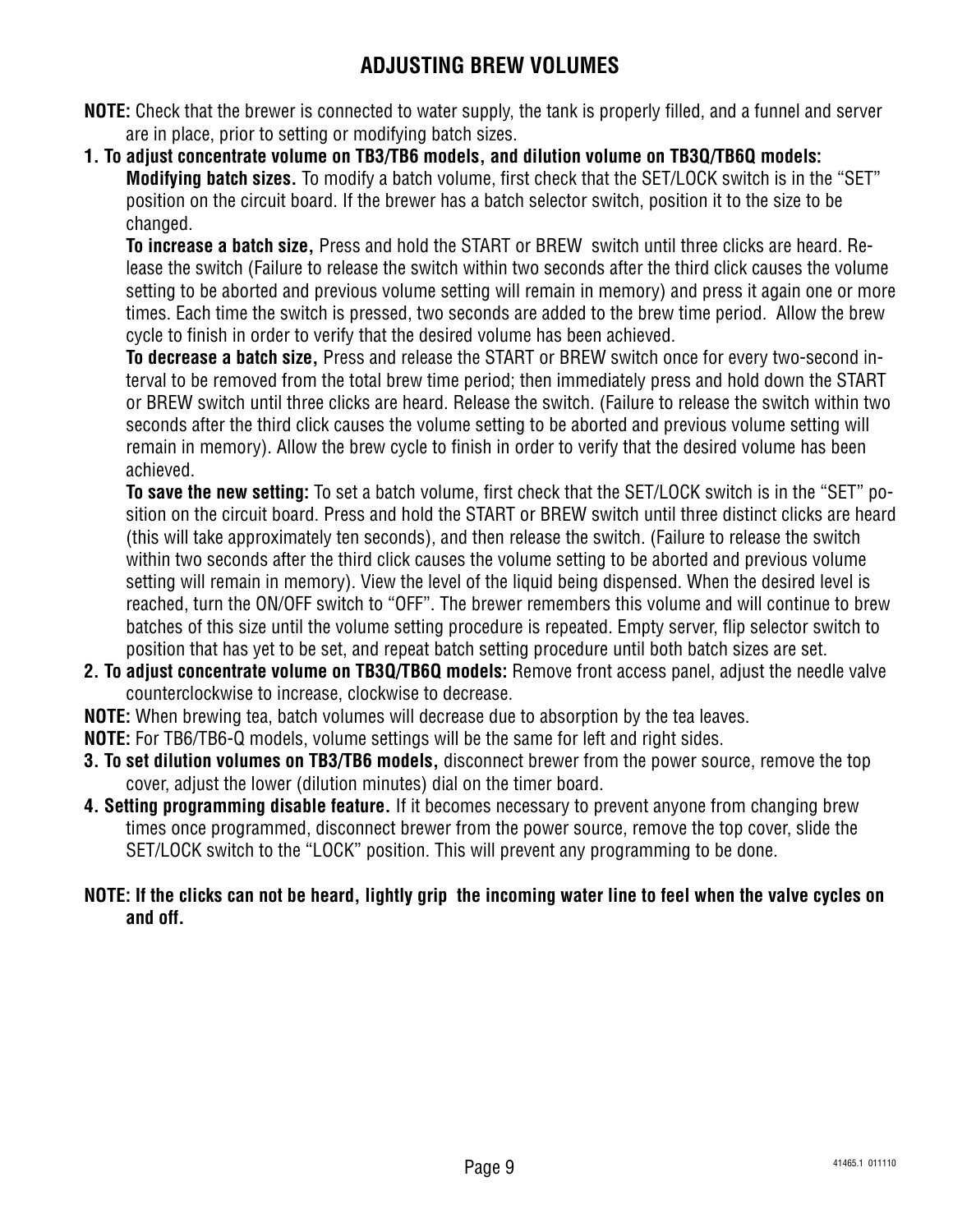# **OPERATING CONTROLS**

# A. **ON/OFF Switch**

**ON -** Placing the switch in the left position allows the start switch to activate a timed brew cycle for three gallons of tea.

**OFF -** Placing the switch in the right position stops the brew cycle. Stopping a brew cycle after it has been started will not stop the flow of water into the funnel until the tank siphons down to its proper level. **The switch should always be placed in this position after a brew cycle and whenever the brewer is unattended.**

## B. **UNSWEET/OFF/SWEET Selector Switch (Models with Sweetener Only)**

**UNSWEET -** Placing the switch in the left positional allows the start switch to activate a timed brew cycle for three gallons of tea without sweetener.

**OFF** - Placing the switch in the middle position stops the brew cycle. Stopping a brew cycle after it has been started will not stop the flow of water into the funnel until the tank siphons down to its proper level. *The switch* 

#### *should always be placed in this position after a brew cycle and whenever the brewer is unattended.*

**SWEET** - Placing the switch in the right position allows the start switch to activate a timed brew cycle for three gallons of tea with sweetener.

## C. **LEFT/OFF/RIGHT Selector Switch (TB6/TB6Q Models Only)**

LEFT - Placing the switch in the left position allows the start switch to activate a timed brew cycle for three gallons of tea for the left side dispenser.

**OFF** - Placing the switch in the middle position stops the brew cycle. Stopping a brew cycle after it has been started will not stop the flow of water into the funnel until the tank siphons down to its proper level. *The switch should always be placed in this position after a brew cycle and whenever the brewer is unattended.*

#### **RIGHT -** Placing the switch in the right position allows the start switch to activate a timed brew cycle for three gallons of tea for the right side dispenser.

**CAUTION -** Make sure the switch, funnel and dispenser are in the correct positions before starting brew cycle.

## D. **Start Switch**

Starts a brew cycle when the ON/OFF switch is in the "ON" position.

# **TEA BREWING**

- 1. Begin each brew cycle with a clean empty brew funnel and server. (Be sure the server lid doesn't interfere with the flow of dilution water.)
- 2. Insert a BUNN® filter into the funnel.
- 3. Pour the packet of loose fresh tea leaves into the filter. Approximately three to five ounces is recommended for three gallons of beverage.
- 4. Level the bed of tea leaves by gently shaking.
- 5. Slide the funnel into the funnel rails until it stops. On TB6/TB6Q models, rotate the funnel handle left or right to align the funnel discharge over the reservoir.
- 6. Place the ON/OFF switch in the "ON" position. (For brewers with a sweetener, place the UNSWEET/OFF/ SWEET switch in the "SWEET" or "UNSWEET" position)(LEFT or RIGHT on TB6/TB6Q)
- 7. Momentarily press the START switch.
- 8. After brew cycle has finished and tea no longer drips from the funnel tip, carefully remove the brew funnel and discard the used filter.

**CAUTION -** The funnel contains hot liquids. Remove funnel slowly.

- 9. Place the ON/OFF (UNSWEET/OFF/SWEET) (LEFT/OFF/RIGHT )switch in the "OFF" position to prevent a false start.
- 10. Fresh tea is available at the server faucet.